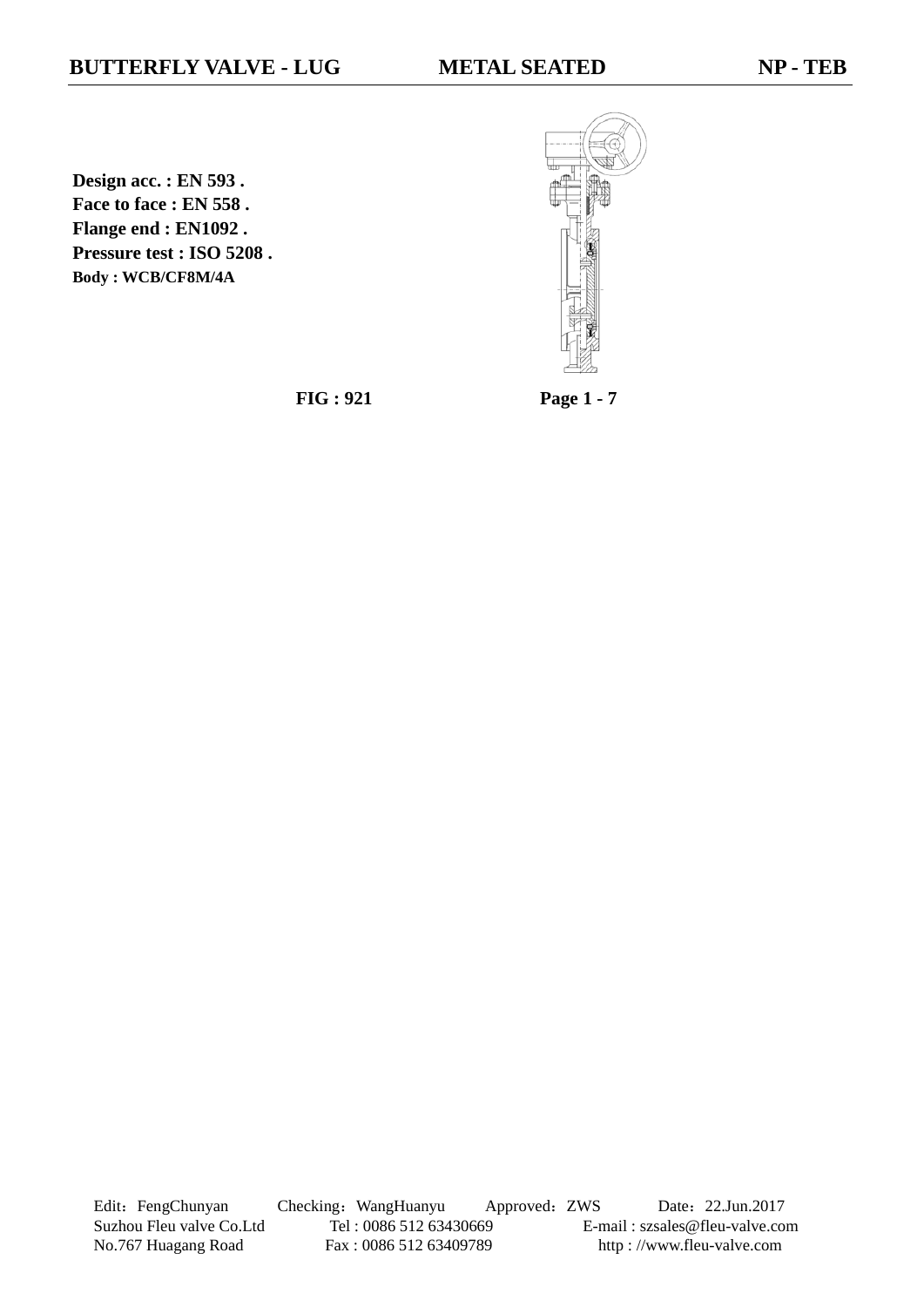



| FIG.    | Pressure    | <b>Material</b> | Range            |
|---------|-------------|-----------------|------------------|
| 132.921 | <b>PN10</b> | <b>WCB</b>      | <b>DN50-DN80</b> |
| 133.921 | <b>PN16</b> | <b>WCB</b>      | <b>DN50-DN80</b> |
| 134.921 | <b>PN25</b> | <b>WCB</b>      | <b>DN50-DN80</b> |
| 152.921 | <b>PN10</b> | CF8M            | <b>DN50-DN80</b> |
| 153.921 | <b>PN16</b> | CF8M            | <b>DN50-DN80</b> |
| 154.921 | <b>PN25</b> | CF8M            | <b>DN50-DN80</b> |
| 162.921 | <b>PN10</b> | 4Α              | <b>DN50-DN80</b> |
| 163.921 | <b>PN16</b> | 4Α              | <b>DN50-DN80</b> |
| 164.921 | <b>PN25</b> | 4Α              | <b>DN50-DN80</b> |

**Design acc. : EN 593 . Face to face : EN 558 . Flange end : EN 1092 . Pressure test : ISO 5208 .**

### Material list

| NO.          | Part                       |                         | <b>Material</b>         |                         |
|--------------|----------------------------|-------------------------|-------------------------|-------------------------|
|              |                            | FIG. 132/133/134.921    | FIG. 152/153/154.921    | FIG. 162/163/164.921    |
| 1            | <b>Body</b>                | ASTM A216 WCB+Cr13      | <b>ASTM A351 CF8M</b>   | <b>ASTM A890 4A</b>     |
| $\mathbf{2}$ | Multi-layer sealing ring   | ASTM A182 F304+Graphite | ASTM A182 F316+Graphite | ASTM A182 F51+PTFE      |
| 3            | Seat protection ring       | ASTM A105               | <b>ASTM A182 F316</b>   | <b>ASTM A182 F51</b>    |
| 4            | Disc                       | <b>ASTM A216 WCB</b>    | <b>ASTM A351 CF8M</b>   | ASTM A8904A             |
| 5            | Stem                       | <b>ASTM A276 420</b>    | <b>ASTM A182 F316</b>   | <b>ASTM A182 F51</b>    |
| 6            | Dowel pin                  | <b>ASTM A276 420</b>    | <b>ASTM A182 F316</b>   | <b>ASTM A182 F51</b>    |
| 7            | Protection ring hex socket | GB70 Gr. 8.8            | <b>ASTM F738M A2-70</b> | <b>ASTM F738M A2-70</b> |
| 8            | Packing                    | Graphite                | Graphite                | Graphite                |
| 9            | Flange gland               | <b>ASTM A216 WCB</b>    | <b>ASTM A351 CF8M</b>   | ASTM A351 CF8           |
| 10           | Bolt                       | ASTM A193 B7            | ASTM A193 B8            | ASTM A193 B8            |
| 11           | <b>Nut</b>                 | ASTM A194 2H            | ASTM A1948              | ASTM A1948              |
| 12           | Bolt                       | ASTM A193 B7            | ASTM A193 B8            | ASTM A193 B8            |
| 13           | <b>Nut</b>                 | ASTM A194 2H            | ASTM A1948              | ASTM A1948              |
| 14           | Yoke                       | <b>ASTM A216 WCB</b>    | <b>ASTM A216 WCB</b>    | <b>ASTM A216 WCB</b>    |
| 15           | Worm gear                  |                         |                         |                         |

#### Dimension list

| <b>PN</b> | <b>DN</b> | L  | $D_V$ | D1  | $N - \Phi$ | H1  | H2  | D <sub>0</sub> |
|-----------|-----------|----|-------|-----|------------|-----|-----|----------------|
|           | 50        | 43 | 60    | 125 | $4 - 18$   | 300 | 110 | 160            |
| 10        | 65        | 46 | 75    | 145 | $8 - 18$   | 315 | 120 | 160            |
|           | 80        | 49 | 90    | 160 | $8-18$     | 335 | 130 | 160            |
|           | 50        | 43 | 60    | 125 | $4 - 18$   | 300 | 110 | 160            |
| 16        | 65        | 46 | 75    | 145 | $8-18$     | 315 | 120 | 160            |
|           | 80        | 49 | 90    | 160 | $8-18$     | 335 | 130 | 160            |
|           | 50        | 43 | 60    | 125 | $4 - 18$   | 310 | 160 | 160            |
| 25        | 65        | 46 | 75    | 145 | $8 - 18$   | 320 | 180 | 160            |
|           | 80        | 49 | 90    | 160 | $8 - 18$   | 335 | 195 | 160            |

Edit: FengChunyan Checking: WangHuanyu Approved: ZWS Date: 22.Jun.2017 Suzhou Fleu valve Co.Ltd Tel : 0086 512 63430669 E-mail : szsales@fleu-valve.com<br>No.767 Huagang Road Fax : 0086 512 63409789 http : //www.fleu-valve.com http : //www.fleu-valve.com

 $-1-$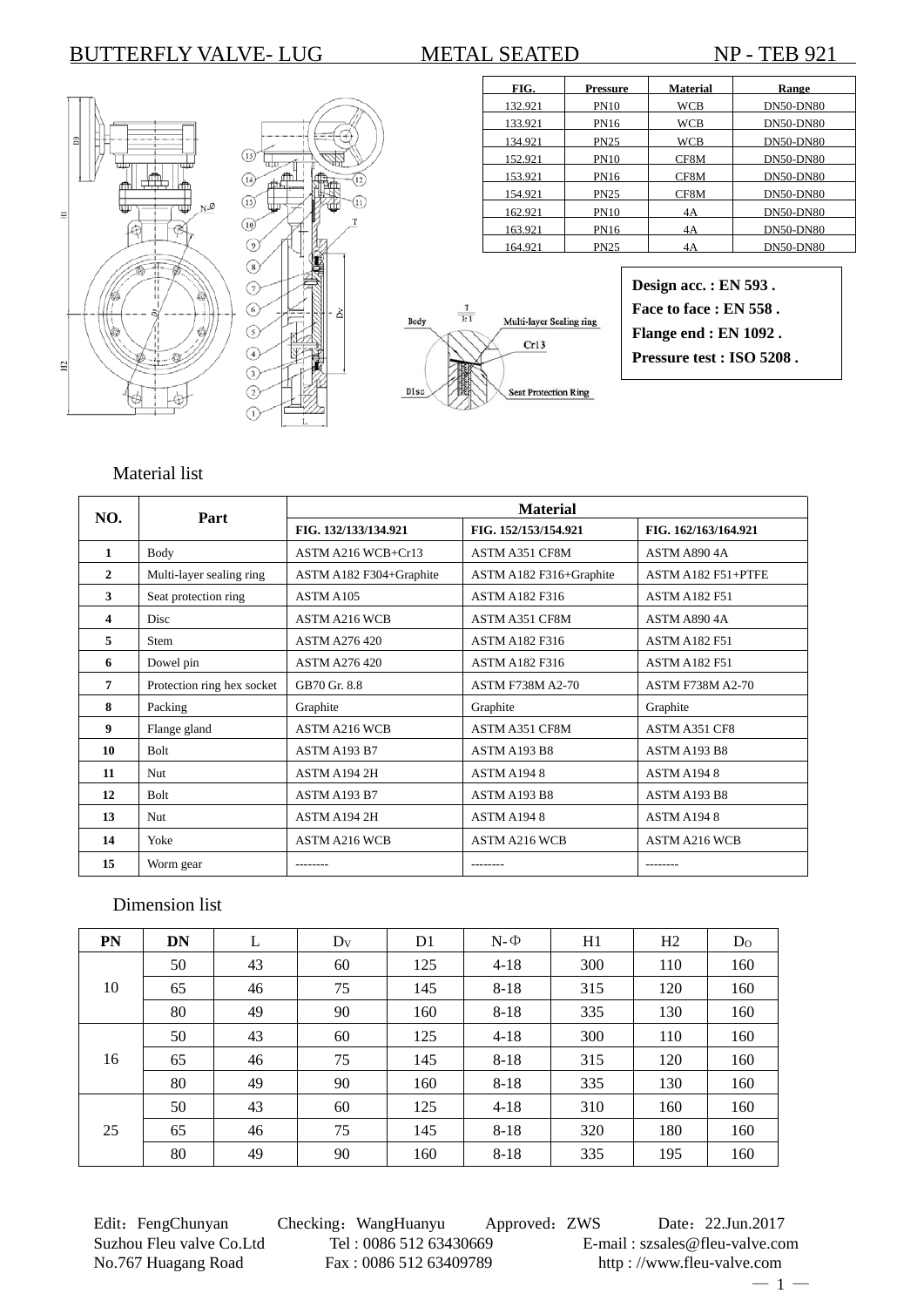





| FIG.    | <b>Pressure</b> | <b>Material</b> | Range       |
|---------|-----------------|-----------------|-------------|
| 132.921 | <b>PN10</b>     | WCB             | DN100-DN150 |
| 133.921 | PN16            | WCB             | DN100-DN150 |
| 134.921 | <b>PN25</b>     | WCB             | DN100-DN150 |
| 135.921 | <b>PN40</b>     | WCB             | DN100-DN125 |
| 152.921 | <b>PN10</b>     | CF8M            | DN100-DN150 |
| 153.921 | <b>PN16</b>     | CF8M            | DN100-DN150 |
| 154.921 | <b>PN25</b>     | CF8M            | DN100-DN150 |
| 155.921 | <b>PN40</b>     | CF8M            | DN100-DN125 |
| 162.921 | <b>PN10</b>     | 4A              | DN100-DN150 |
| 163.921 | <b>PN16</b>     | 4A              | DN100-DN150 |
| 164.921 | <b>PN25</b>     | 4A              | DN100-DN150 |
| 165.921 | <b>PN40</b>     | 4A              | DN100-DN125 |

**Design acc. : EN 593 . Face to face : EN 558 . Flange end : EN 1092 .**

**Pressure test : ISO 5208 .**

# Material list

| NO.            | Part                             |                          | <b>Material</b>          |                          |
|----------------|----------------------------------|--------------------------|--------------------------|--------------------------|
|                |                                  | FIG. 132/133/134/135.921 | FIG. 152/153/154/155.921 | FIG. 162/163/164/165.921 |
| 1              | Body                             | ASTM A216 WCB+Cr13       | ASTM A351 CF8M           | ASTM A8904A              |
| $\mathbf{2}$   | Multi-layer sealing ring         | ASTM A182 F304+Graphite  | ASTM A182 F316+Graphite  | ASTM A182 F51+PTFE       |
| 3              | Seat protection ring             | ASTM A105                | <b>ASTM A182 F316</b>    | <b>ASTM A182 F51</b>     |
| $\overline{4}$ | <b>Disc</b>                      | <b>ASTM A216 WCB</b>     | <b>ASTM A351 CF8M</b>    | ASTM A8904A              |
| 5              | Stem                             | <b>ASTM A276 420</b>     | ASTM A182 F316           | <b>ASTM A182 F51</b>     |
| 6              | Dowel pin                        | <b>ASTM A276 420</b>     | <b>ASTM A182 F316</b>    | <b>ASTM A182 F51</b>     |
| 7              | Protection ring hex socket screw | GB70 Gr. 8.8             | <b>ASTM F738M A2-70</b>  | <b>ASTM F738M A2-70</b>  |
| 8              | Packing                          | Graphite                 | Graphite                 | Graphite                 |
| 9              | Flange gland                     | <b>ASTM A216 WCB</b>     | <b>ASTM A351 CF8M</b>    | ASTM A351 CF8            |
| 10             | <b>Bolt</b>                      | <b>ASTM A193 B7</b>      | <b>ASTM A193 B8</b>      | <b>ASTM A193 B8</b>      |
| 11             | <b>Nut</b>                       | ASTM A194 2H             | ASTM A1948               | ASTM A1948               |
| 12             | <b>Bolt</b>                      | ASTM A193 B7             | ASTM A193 B8             | ASTM A193 B8             |
| 13             | <b>Nut</b>                       | ASTM A194 2H             | <b>ASTM A1948</b>        | ASTM A1948               |
| 14             | Yoke                             | <b>ASTM A216 WCB</b>     | <b>ASTM A216 WCB</b>     | <b>ASTM A216 WCB</b>     |
| 15             | Worm gear                        | --------                 |                          | --------                 |

#### Dimension list

| <b>PN</b> | DN  | L  | D <sub>1</sub> | $N-\Phi$ | H1  | H <sub>2</sub> | D <sub>0</sub> |
|-----------|-----|----|----------------|----------|-----|----------------|----------------|
|           | 100 | 56 | 180            | $8 - 18$ | 340 | 140            | 160            |
| 10        | 125 | 64 | 210            | $8 - 18$ | 435 | 160            | 230            |
|           | 150 | 76 | 240            | $8-22$   | 455 | 175            | 230            |
|           | 100 | 56 | 180            | $8 - 18$ | 340 | 140            | 160            |
| 16        | 125 | 64 | 210            | $8 - 18$ | 435 | 160            | 230            |
|           | 150 | 76 | 240            | $8-22$   | 455 | 175            | 230            |
|           | 100 | 56 | 190            | $8-22$   | 365 | 160            | 160            |
| 25        | 125 | 64 | 220            | $8-26$   | 460 | 180            | 230            |
|           | 150 | 76 | 250            | $8-26$   | 485 | 195            | 230            |
| 40        | 100 | 56 | 190            | $8-22$   | 420 | 165            | 160            |
|           | 125 | 64 | 220            | $8-26$   | 435 | 175            | 230            |

Edit: FengChunyan Checking: WangHuanyu Approved: ZWS Date: 22.Jun.2017 Suzhou Fleu valve Co.Ltd Tel : 0086 512 63430669 E-mail : szsales@fleu-valve.com<br>No.767 Huagang Road Fax : 0086 512 63409789 http : //www.fleu-valve.com http : //www.fleu-valve.com

 $-2-$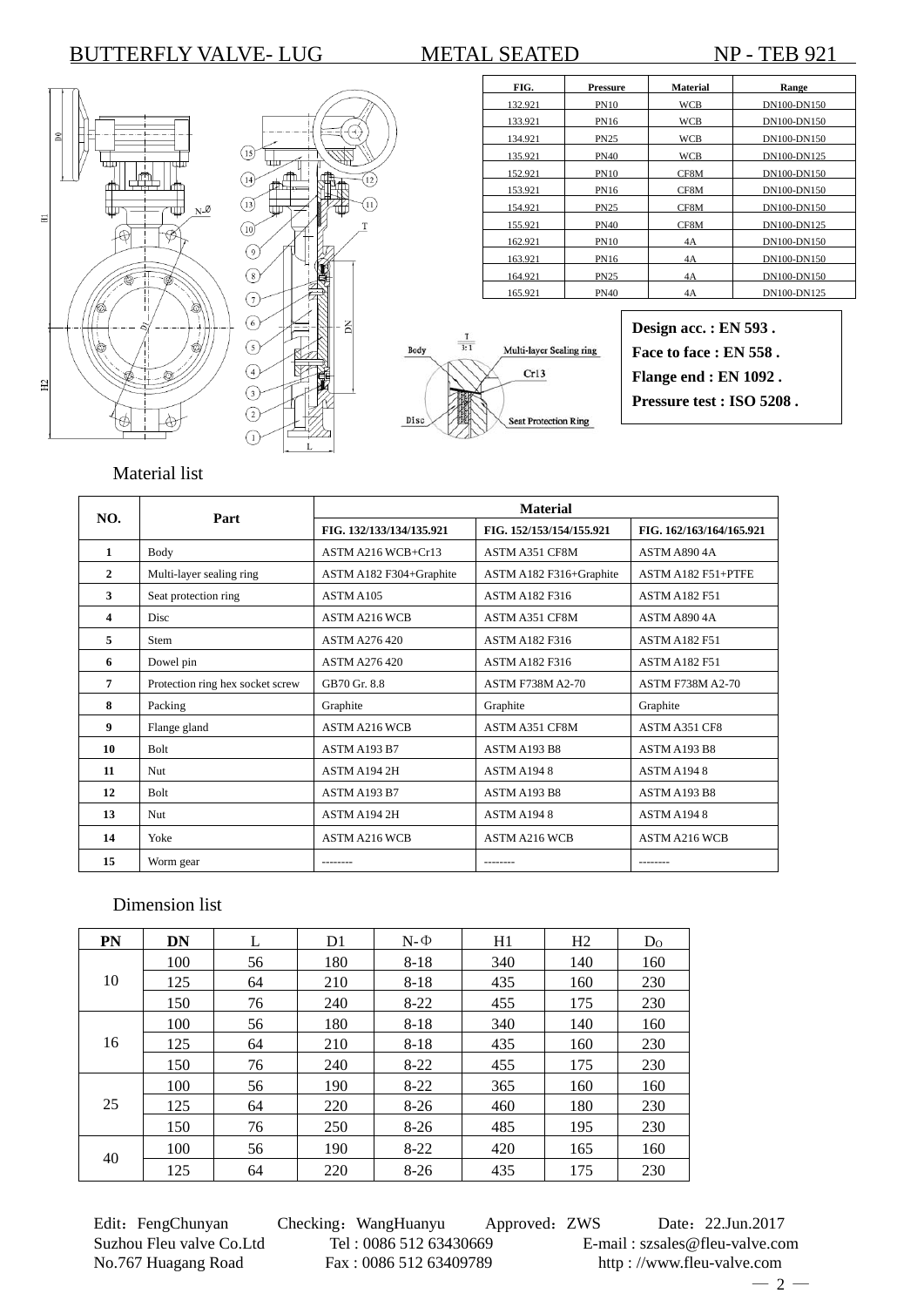



ภ

 $\widehat{a}$ 



| FIG.    | <b>Pressure</b> | <b>Material</b> | Range        |
|---------|-----------------|-----------------|--------------|
| 132.921 | <b>PN10</b>     | <b>WCB</b>      | <b>DN200</b> |
| 135.921 | <b>PN40</b>     | <b>WCB</b>      | <b>DN150</b> |
| 152.921 | <b>PN10</b>     | CF8M            | <b>DN200</b> |
| 155.921 | <b>PN40</b>     | CF8M            | <b>DN150</b> |
| 162.921 | <b>PN10</b>     | 4A              | <b>DN200</b> |
| 165.921 | <b>PN40</b>     | 4Α              | <b>DN150</b> |



### Material list

| NO.          | Part                             | <b>Material</b>         |                         |                         |
|--------------|----------------------------------|-------------------------|-------------------------|-------------------------|
|              |                                  | FIG. 132.921 / 135.921  | FIG. 152.921 / 155.921  | FIG. 162.921 / 165.921  |
| 1            | Lower bush                       | SS304                   | SS316                   | SS316                   |
| $\mathbf{2}$ | Retainer ring                    | <b>ASTM A182 F304</b>   | <b>ASTM A182 F304</b>   | <b>ASTM A182 F304</b>   |
| 3            | Sealing shim                     | Graphite                | Graphite                | Graphite                |
| 4            | Bottom cap hex socket screw      | GB70 Gr. 8.8            | <b>ASTM F738M A2-70</b> | <b>ASTM F738M A2-70</b> |
| 5            | Bottom cap                       | ASTM A105               | <b>ASTM A182 F316</b>   | <b>ASTM A182 F51</b>    |
| 6            | Body                             | ASTM A216 WCB+Cr13      | ASTM A351 CF8M          | ASTM A8904A             |
| 7            | Multi-layer sealing ring         | ASTM A182 F304+Graphite | ASTM A182               | ASTM A182 F51+PTFE      |
| 8            | Seat protection ring             | ASTM A105               | <b>ASTM A182 F316</b>   | <b>ASTM A182 F51</b>    |
| 9            | Disc                             | <b>ASTM A216 WCB</b>    | <b>ASTM A351 CF8M</b>   | ASTM A8904A             |
| 10           | <b>Stem</b>                      | <b>ASTM A276 420</b>    | <b>ASTM A182 F316</b>   | <b>ASTM A182 F51</b>    |
| 11           | Dowel pin                        | <b>ASTM A276 420</b>    | <b>ASTM A182 F316</b>   | <b>ASTM A182 F51</b>    |
| 12           | Protection ring hex socket screw | GB70 Gr. 8.8            | <b>ASTM F738M A2-70</b> | <b>ASTM F738M A2-70</b> |
| 13           | Packing                          | Graphite                | Graphite                | Graphite                |
| 14           | Flange gland                     | <b>ASTM A216 WCB</b>    | ASTM A351 CF8M          | ASTM A351 CF8           |
| 15           | Lower bush                       | SS304                   | SS316                   | SS316                   |
| 16           | <b>Bolt</b>                      | ASTM A193 B7            | ASTM A193 B8            | ASTM A193 B8            |
| 17           | <b>Nut</b>                       | ASTM A194 2H            | ASTM A1948              | ASTM A1948              |
| 18           | <b>Bolt</b>                      | ASTM A193 B7            | ASTM A193 B8            | ASTM A193 B8            |
| 19           | <b>Nut</b>                       | ASTM A194 2H            | ASTM A1948              | ASTM A1948              |
| 20           | Yoke                             | ASTM A216 WCB           | <b>ASTM A216 WCB</b>    | <b>ASTM A216 WCB</b>    |
| 21           | Worm gear                        |                         |                         |                         |

#### Dimension list

| PN | DN  |    | D1  | $N - \Phi$ | H1  | Η2  | $D_{\rm O}$ |
|----|-----|----|-----|------------|-----|-----|-------------|
| 10 | 200 | 89 | 295 | $8 - 22$   | 470 | 220 | 250         |
| 40 | 150 | 76 | 250 | $8-26$     | 480 | 205 | 280         |

Edit: FengChunyan Checking: WangHuanyu Approved: ZWS Date: 22.Jun.2017 Suzhou Fleu valve Co.Ltd Tel : 0086 512 63430669 E-mail : szsales@fleu-valve.com<br>No.767 Huagang Road Fax : 0086 512 63409789 http : //www.fleu-valve.com

http : //www.fleu-valve.com  $-3-$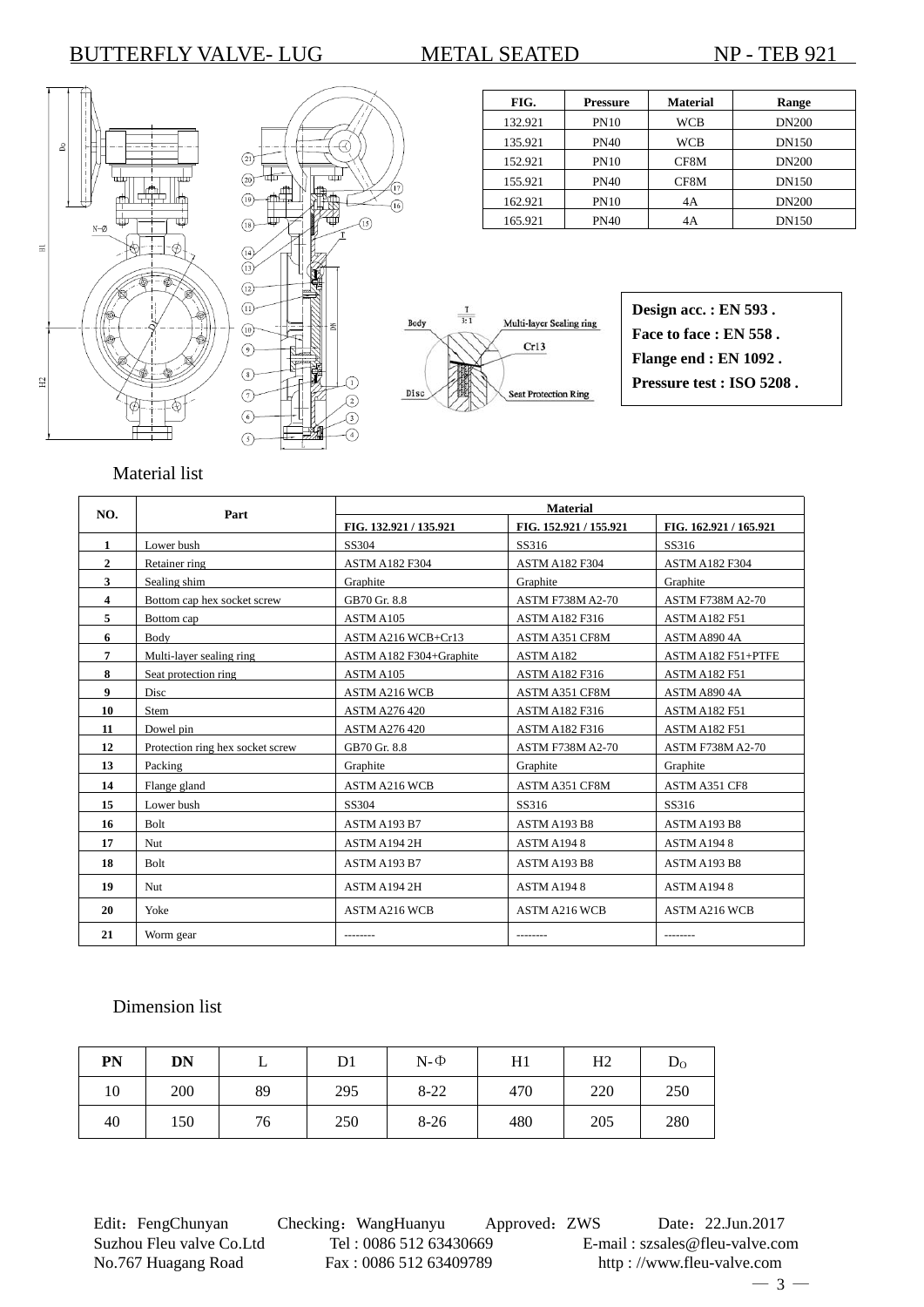



្រ

| FIG.    | <b>Pressure</b> | <b>Material</b> | Range        |
|---------|-----------------|-----------------|--------------|
| 132.921 | <b>PN10</b>     | WCB             | DN250-DN1200 |
| 152.921 | <b>PN10</b>     | CF8M            | DN250-DN1200 |
| 162.921 | <b>PN10</b>     | 4Α              | DN250-DN1200 |



| Design acc.: EN 593.      |
|---------------------------|
| Face to face : EN 558.    |
| Flange end : EN 1092.     |
| Pressure test : ISO 5208. |
|                           |

### Material list

| NO.            | Part                             | Material                |                         |                         |  |  |
|----------------|----------------------------------|-------------------------|-------------------------|-------------------------|--|--|
|                |                                  | FIG. 132.921            | FIG. 152.921            | FIG. 162.921            |  |  |
| $\mathbf{1}$   | Lower bush                       | SS304                   | SS316                   | SS316                   |  |  |
| $\overline{2}$ | Retainer ring                    | <b>ASTM A182 F304</b>   | <b>ASTM A182 F304</b>   | <b>ASTM A182 F304</b>   |  |  |
| 3              | Sealing shim                     | Graphite                | Graphite                | Graphite                |  |  |
| 4              | Bottom cap hex socket screw      | GB70 Gr. 8.8            | <b>ASTM F738M A2-70</b> | <b>ASTM F738M A2-70</b> |  |  |
| 5              | Bottom cap                       | ASTM A105               | ASTM A182 F316          | <b>ASTM A182 F51</b>    |  |  |
| 6              | Body                             | ASTM A216 WCB+Cr13      | ASTM A351 CF8M          | ASTM A890 4A            |  |  |
| 7              | Multi-layer sealing ring         | ASTM A182 F304+Graphite | ASTM A182 F316+Graphite | ASTM A182 F51+PTFE      |  |  |
| 8              | Seat protection ring             | ASTM A105               | ASTM A182 F316          | <b>ASTM A182 F51</b>    |  |  |
| 9              | Disc                             | <b>ASTM A216 WCB</b>    | ASTM A351 CF8M          | ASTM A890 4A            |  |  |
| 10             | Stem                             | <b>ASTM A276 420</b>    | <b>ASTM A182 F316</b>   | <b>ASTM A182 F51</b>    |  |  |
| 11             | Dowel pin                        | <b>ASTM A276 420</b>    | ASTM A182 F316          | <b>ASTM A182 F51</b>    |  |  |
| 12             | Protection ring hex socket screw | GB70 Gr. 8.8            | <b>ASTM F738M A2-70</b> | <b>ASTM F738M A2-70</b> |  |  |
| 13             | Packing                          | Graphite                | Graphite                | Graphite                |  |  |
| 14             | Flange gland                     | <b>ASTM A216 WCB</b>    | ASTM A351 CF8M          | ASTM A351 CF8           |  |  |
| 15             | Lower bush                       | SS304                   | SS316                   | SS316                   |  |  |
| 16             | Bolt                             | ASTM A193 B7            | ASTM A193 B8            | ASTM A193 B8            |  |  |
| 17             | Nut                              | ASTM A194 2H            | ASTM A1948              | ASTM A1948              |  |  |
| 18             | Bolt                             | ASTM A193 B7            | ASTM A193 B8            | ASTM A193 B8            |  |  |
| 19             | Nut                              | ASTM A194 2H            | ASTM A1948              | ASTM A1948              |  |  |
| 20             | Yoke                             | <b>ASTM A216 WCB</b>    | <b>ASTM A216 WCB</b>    | <b>ASTM A216 WCB</b>    |  |  |
| 21             | Worm gear                        | --------                | --------                | --------                |  |  |

### Dimension list

| PN | DN   | L   | D1   | $N1-\Phi$ | $N2-M$   | $N1+N2$ | H1   | H2  | $D_0$ |
|----|------|-----|------|-----------|----------|---------|------|-----|-------|
|    | 250  | 114 | 350  | $8 - 22$  | $4 - 20$ | 12      | 500  | 250 | 280   |
|    | 300  | 114 | 400  | $8-22$    | $4 - 20$ | 12      | 580  | 310 | 320   |
|    | 350  | 127 | 460  | $12 - 22$ | $4 - 20$ | 16      | 625  | 345 | 320   |
|    | 400  | 140 | 515  | $12 - 26$ | $4 - 24$ | 16      | 665  | 370 | 320   |
|    | 450  | 152 | 565  | $16-26$   | $4 - 24$ | 20      | 700  | 410 | 350   |
| 10 | 500  | 152 | 620  | $16-26$   | $4 - 24$ | 20      | 775  | 440 | 350   |
|    | 600  | 154 | 725  | $16 - 30$ | $4 - 27$ | 20      | 875  | 495 | 400   |
|    | 700  | 165 | 840  | $20 - 30$ | $4 - 27$ | 24      | 930  | 510 | 400   |
|    | 800  | 190 | 950  | $20 - 33$ | $4 - 30$ | 24      | 1025 | 580 | 400   |
|    | 900  | 203 | 1050 | 24-33     | $4 - 30$ | 28      | 1100 | 635 | 450   |
|    | 1000 | 216 | 1160 | $24 - 36$ | $4 - 33$ | 28      | 1220 | 705 | 500   |
|    | 1200 | 254 | 1380 | 28-39     | $4 - 36$ | 32      | 1315 | 795 | 500   |

Edit: FengChunyan Checking: WangHuanyu Approved: ZWS Date: 22.Jun.2017 Suzhou Fleu valve Co.Ltd Tel : 0086 512 63430669 E-mail : szsales@fleu-valve.com<br>No.767 Huagang Road Fax : 0086 512 63409789 http : //www.fleu-valve.com

http : //www.fleu-valve.com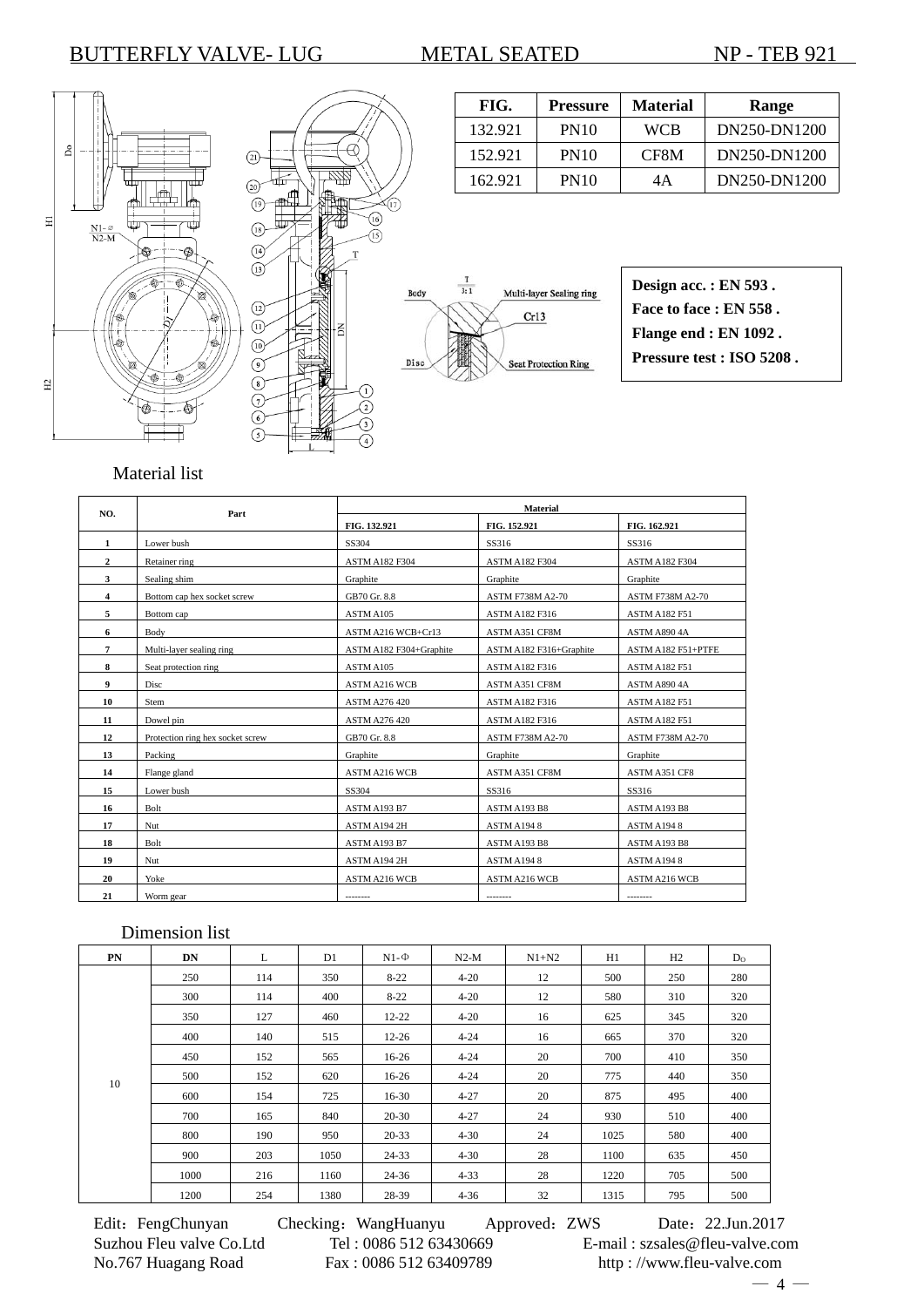



G



FIG. Pressure Material Range 133.921 | PN16 | WCB | DN200-DN1200 153.921 PN16 CF8M DN200-DN1200 163.921 PN16 4A DN200-DN1200

# Material list

| NO.            | Part                             | <b>Material</b>         |                         |                         |  |  |
|----------------|----------------------------------|-------------------------|-------------------------|-------------------------|--|--|
|                |                                  | FIG. 133.921            | FIG. 153.921            | FIG. 163.921            |  |  |
| 1              | Lower bush                       | SS304                   | SS316                   | SS316                   |  |  |
| $\mathbf{2}$   | Retainer ring                    | <b>ASTM A182 F304</b>   | <b>ASTM A182 F304</b>   | <b>ASTM A182 F304</b>   |  |  |
| 3              | Sealing shim                     | Graphite                | Graphite                | Graphite                |  |  |
| $\overline{4}$ | Bottom cap hex socket screw      | GB70 Gr. 8.8            | <b>ASTM F738M A2-70</b> | <b>ASTM F738M A2-70</b> |  |  |
| 5              | Bottom cap                       | ASTM A105               | ASTM A182 F316          | <b>ASTM A182 F51</b>    |  |  |
| 6              | Body                             | ASTM A216 WCB+Cr13      | ASTM A351 CF8M          | ASTM A890 4A            |  |  |
| 7              | Multi-layer sealing ring         | ASTM A182 F304+Graphite | ASTM A182 F316+Graphite | ASTM A182 F51+PTFE      |  |  |
| 8              | Seat protection ring             | ASTM A105               | <b>ASTM A182 F316</b>   | <b>ASTM A182 F51</b>    |  |  |
| 9              | Disc                             | <b>ASTM A216 WCB</b>    | ASTM A351 CF8M          | ASTM A890 4A            |  |  |
| 10             | <b>Stem</b>                      | <b>ASTM A276 420</b>    | <b>ASTM A182 F316</b>   | <b>ASTM A182 F51</b>    |  |  |
| 11             | Dowel pin                        | <b>ASTM A276 420</b>    | <b>ASTM A182 F316</b>   | <b>ASTM A182 F51</b>    |  |  |
| 12             | Protection ring hex socket screw | GB70 Gr. 8.8            | <b>ASTM F738M A2-70</b> | <b>ASTM F738M A2-70</b> |  |  |
| 13             | Packing                          | Graphite                | Graphite                | Graphite                |  |  |
| 14             | Flange gland                     | <b>ASTM A216 WCB</b>    | ASTM A351 CF8M          | ASTM A351 CF8           |  |  |
| 15             | Lower bush                       | SS304                   | SS316                   | SS316                   |  |  |
| 16             | Bolt                             | ASTM A193 B7            | ASTM A193 B8            | ASTM A193 B8            |  |  |
| 17             | Nut                              | ASTM A194 2H            | ASTM A1948              | ASTM A1948              |  |  |
| 18             | Bolt                             | ASTM A193 B7            | ASTM A193 B8            | ASTM A193 B8            |  |  |
| 19             | Nut                              | ASTM A194 2H            | ASTM A1948              | ASTM A1948              |  |  |
| 20             | Yoke                             | <b>ASTM A216 WCB</b>    | <b>ASTM A216 WCB</b>    | <b>ASTM A216 WCB</b>    |  |  |
| 21             | Worm gear                        | ---------               | ---------               | ---------               |  |  |

## Dimension list

| PN | <b>DN</b> | L   | D1   | $N1-\Phi$ | $N2-M$   | $N1+N2$ | H1   | H <sub>2</sub> | $D_{\Omega}$ |
|----|-----------|-----|------|-----------|----------|---------|------|----------------|--------------|
|    | 200       | 89  | 295  | $8 - 22$  | $4 - 20$ | 12      | 485  | 230            | 250          |
|    | 250       | 114 | 355  | $8 - 26$  | $4 - 24$ | 12      | 515  | 260            | 280          |
|    | 300       | 114 | 410  | $8 - 26$  | $4 - 24$ | 12      | 595  | 285            | 320          |
|    | 350       | 127 | 470  | $12 - 26$ | $4 - 24$ | 16      | 640  | 325            | 320          |
|    | 400       | 140 | 525  | $12 - 30$ | $4 - 27$ | 16      | 680  | 360            | 320          |
|    | 450       | 152 | 585  | $16 - 30$ | $4 - 27$ | 20      | 720  | 395            | 350          |
| 16 | 500       | 152 | 650  | $16 - 33$ | $4 - 30$ | 20      | 795  | 435            | 400          |
|    | 600       | 154 | 770  | $16 - 36$ | $4 - 33$ | 20      | 855  | 495            | 400          |
|    | 700       | 165 | 840  | $20 - 36$ | $4 - 33$ | 24      | 980  | 525            | 450          |
|    | 800       | 190 | 950  | $20 - 39$ | $4 - 36$ | 24      | 1070 | 595            | 450          |
|    | 900       | 203 | 1050 | 24-39     | $4 - 36$ | 28      | 1150 | 650            | 500          |
|    | 1000      | 216 | 1170 | 24-42     | $4 - 39$ | 28      | 1230 | 725            | 500          |
|    |           | 254 | 1390 |           | $4 - 45$ | 32      |      | 815            | 500          |
|    | 1200      |     |      | 28-48     |          |         | 1325 |                |              |

Suzhou Fleu valve Co.Ltd Tel : 0086 512 63430669 E-mail : szsales@fleu-valve.com<br>No.767 Huagang Road Fax : 0086 512 63409789 http : //www.fleu-valve.com

Edit: FengChunyan Checking: WangHuanyu Approved: ZWS Date: 22.Jun.2017 http : //www.fleu-valve.com  $-5-$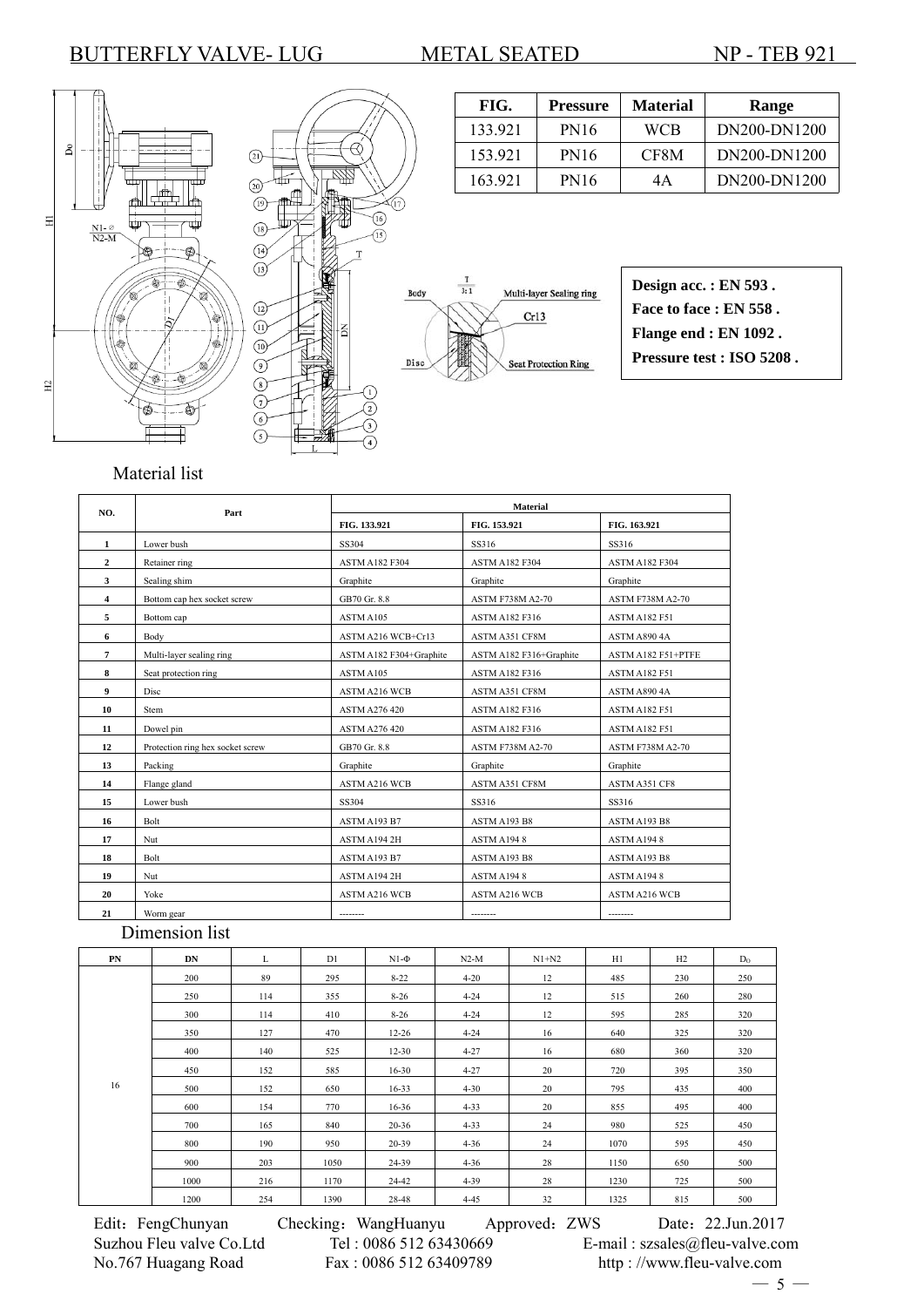



T

| FIG.    | <b>Pressure</b> | <b>Material</b> | Range        |
|---------|-----------------|-----------------|--------------|
| 134.921 | <b>PN25</b>     | WCB             | DN200-DN1200 |
| 154.921 | <b>PN25</b>     | CF8M            | DN200-DN1200 |
| 164.921 | <b>PN25</b>     | 4Α              | DN200-DN1200 |



| Design acc.: EN 593.      |
|---------------------------|
| Face to face : EN 558.    |
| Flange end : EN 1092.     |
| Pressure test : ISO 5208. |
|                           |

### Material list

| NO.                     | Part                             | <b>Material</b>         |                         |                         |  |  |
|-------------------------|----------------------------------|-------------------------|-------------------------|-------------------------|--|--|
|                         |                                  | FIG. 134.921            | FIG. 154.921            | FIG. 164.921            |  |  |
| 1                       | Lower bush                       | SS304                   | SS316                   | SS316                   |  |  |
| $\overline{2}$          | Retainer ring                    | <b>ASTM A182 F304</b>   | <b>ASTM A182 F304</b>   | <b>ASTM A182 F304</b>   |  |  |
| 3                       | Sealing shim                     | Graphite                | Graphite                | Graphite                |  |  |
| $\overline{\mathbf{4}}$ | Bottom cap hex socket screw      | GB70 Gr. 8.8            | <b>ASTM F738M A2-70</b> | <b>ASTM F738M A2-70</b> |  |  |
| 5                       | Bottom cap                       | ASTM A105               | <b>ASTM A182 F316</b>   | <b>ASTM A182 F51</b>    |  |  |
| 6                       | Body                             | ASTM A216 WCB+Cr13      | <b>ASTM A351 CF8M</b>   | ASTM A890 4A            |  |  |
| $\overline{7}$          | Multi-layer sealing ring         | ASTM A182 F304+Graphite | ASTM A182 F316+Graphite | ASTM A182 F51+PTFE      |  |  |
| 8                       | Seat protection ring             | ASTM A105               | <b>ASTM A182 F316</b>   | <b>ASTM A182 F51</b>    |  |  |
| 9                       | Disc                             | <b>ASTM A216 WCB</b>    | <b>ASTM A351 CF8M</b>   | ASTM A8904A             |  |  |
| 10                      | Stem                             | ASTM A276 420           | ASTM A182 F316          | <b>ASTM A182 F51</b>    |  |  |
| 11                      | Dowel pin                        | <b>ASTM A276 420</b>    | ASTM A182 F316          | <b>ASTM A182 F51</b>    |  |  |
| 12                      | Protection ring hex socket screw | GB70 Gr. 8.8            | <b>ASTM F738M A2-70</b> | <b>ASTM F738M A2-70</b> |  |  |
| 13                      | Packing                          | Graphite                | Graphite                | Graphite                |  |  |
| 14                      | Flange gland                     | <b>ASTM A216 WCB</b>    | ASTM A351 CF8M          | ASTM A351 CF8           |  |  |
| 15                      | Lower bush                       | SS304                   | SS316                   | SS316                   |  |  |
| 16                      | Bolt                             | ASTM A193 B7            | ASTM A193 B8            | ASTM A193 B8            |  |  |
| 17                      | Nut                              | ASTM A194 2H            | ASTM A1948              | ASTM A1948              |  |  |
| 18                      | Bolt                             | ASTM A193 B7            | ASTM A193 B8            | ASTM A193 B8            |  |  |
| 19                      | Nut                              | ASTM A194 2H            | ASTM A1948              | ASTM A1948              |  |  |
| 20                      | Yoke                             | <b>ASTM A216 WCB</b>    | <b>ASTM A216 WCB</b>    | <b>ASTM A216 WCB</b>    |  |  |
| 21                      | Worm gear                        | --------                | --------                | --------                |  |  |

### Dimension list

| PN | <b>DN</b> | L   | D1   | $N1-\Phi$ | $N2-M$   | $N1+N2$ | H1   | H2  | $D_0$ |
|----|-----------|-----|------|-----------|----------|---------|------|-----|-------|
|    | 200       | 89  | 310  | $8 - 26$  | $4 - 24$ | 12      | 495  | 235 | 280   |
|    | 250       | 114 | 370  | $8 - 30$  | $4 - 27$ | 12      | 560  | 270 | 320   |
|    | 300       | 114 | 430  | $12 - 30$ | $4 - 27$ | 12      | 640  | 315 | 320   |
|    | 350       | 127 | 490  | $12 - 33$ | $4 - 30$ | 16      | 670  | 345 | 320   |
| 25 | 400       | 140 | 550  | $12 - 36$ | $4 - 33$ | 16      | 715  | 385 | 350   |
|    | 450       | 152 | 600  | $16-36$   | $4 - 33$ | 20      | 735  | 415 | 350   |
|    | 500       | 152 | 660  | $16-36$   | $4 - 33$ | 20      | 805  | 445 | 400   |
|    | 600       | 154 | 770  | $16-39$   | $4 - 36$ | 20      | 865  | 505 | 400   |
|    | 700       | 165 | 875  | $20 - 42$ | $4 - 39$ | 24      | 990  | 565 | 450   |
|    | 800       | 190 | 990  | 20-48     | $4 - 45$ | 24      | 1090 | 625 | 450   |
|    | 900       | 203 | 1090 | 24-48     | $4 - 45$ | 28      | 1180 | 670 | 500   |
|    | 1000      | 216 | 1210 | 24-56     | $4 - 52$ | 28      | 1265 | 745 | 500   |
|    | 1200      | 254 | 1420 | 28-56     | $4 - 52$ | 32      | 1350 | 855 | 500   |

Edit: FengChunyan Checking: WangHuanyu Approved: ZWS Date: 22.Jun.2017 Suzhou Fleu valve Co.Ltd Tel : 0086 512 63430669 E-mail : szsales@fleu-valve.com<br>No.767 Huagang Road Fax : 0086 512 63409789 http : //www.fleu-valve.com http : //www.fleu-valve.com